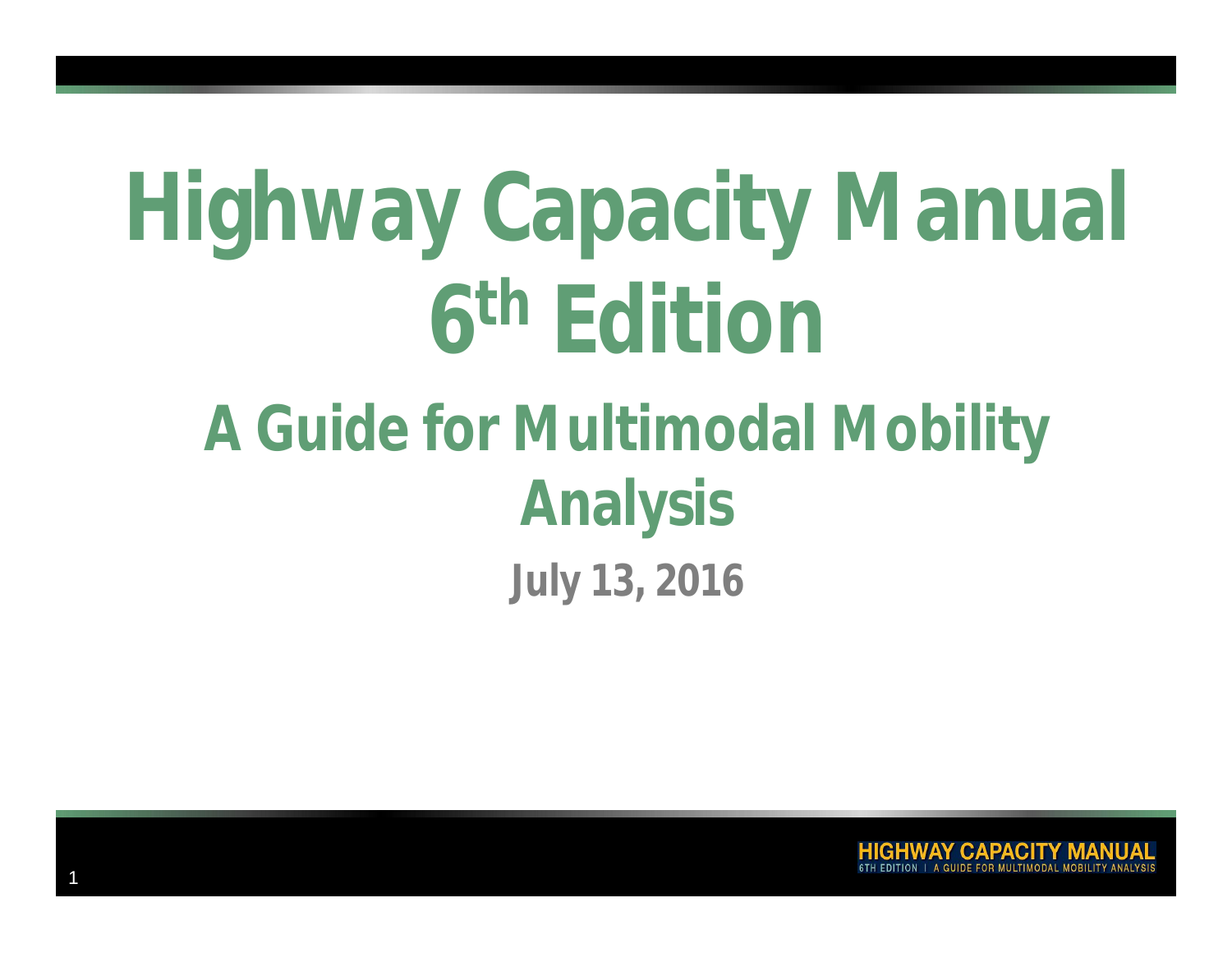#### Presenter

Presented by: Erik Ruehr, VRPA Technologies

With Thanks To:

- § Paul Ryus, Kittelson & Associates
- § Bastian Schroeder, Kittelson & Associates
- § Lee Rodegerdts, Kittelson & Associates

#### HCM production team:









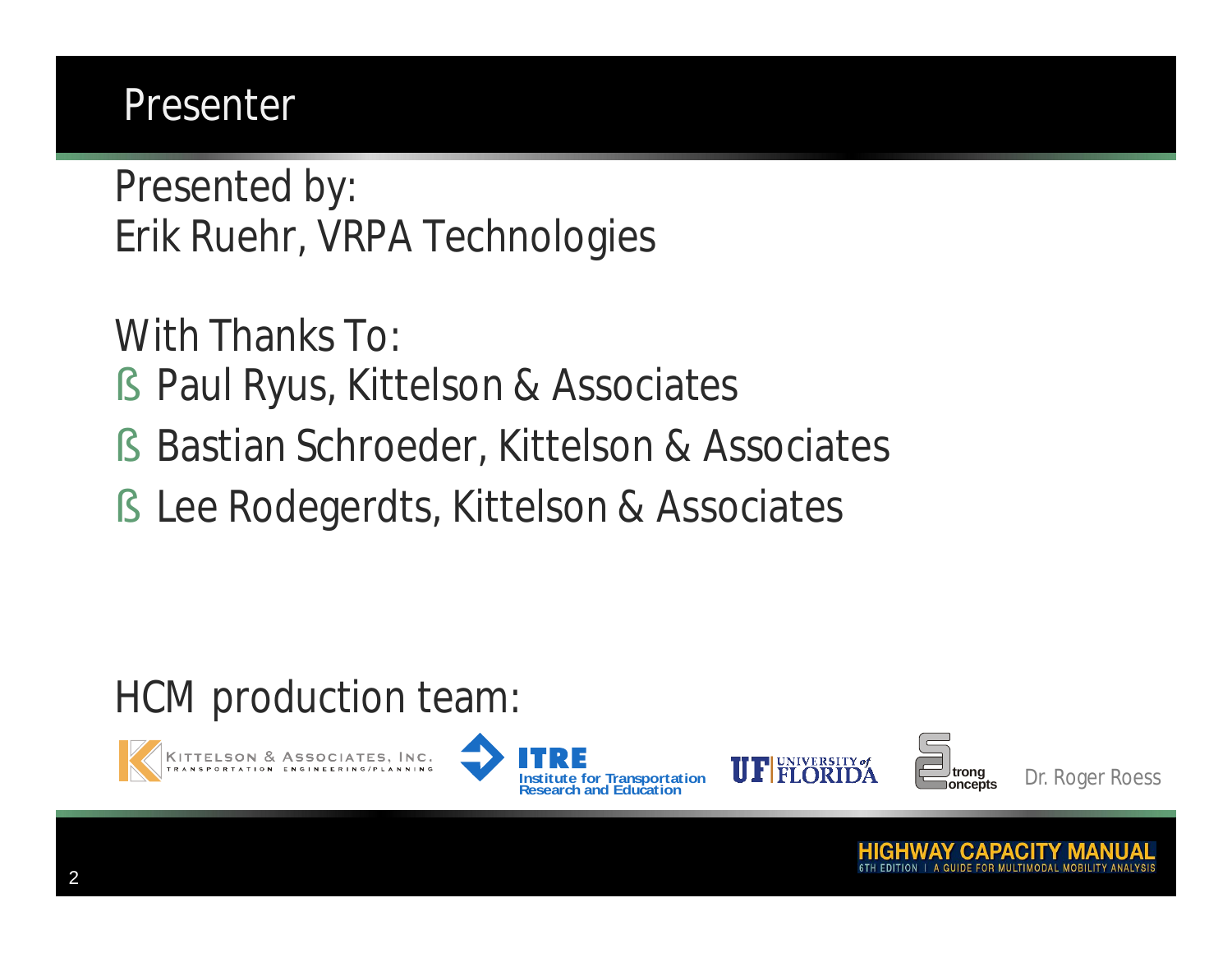#### **Outline**

- § Introduction and Overview
- § Volume 1: Concepts
- § Volume 2: Uninterrupted Flow
- § Volume 3: Interrupted Flow
- § Volume 4: Applications Guides
- § Planning & Preliminary Engineering Applications Guide to the HCM
- § Questions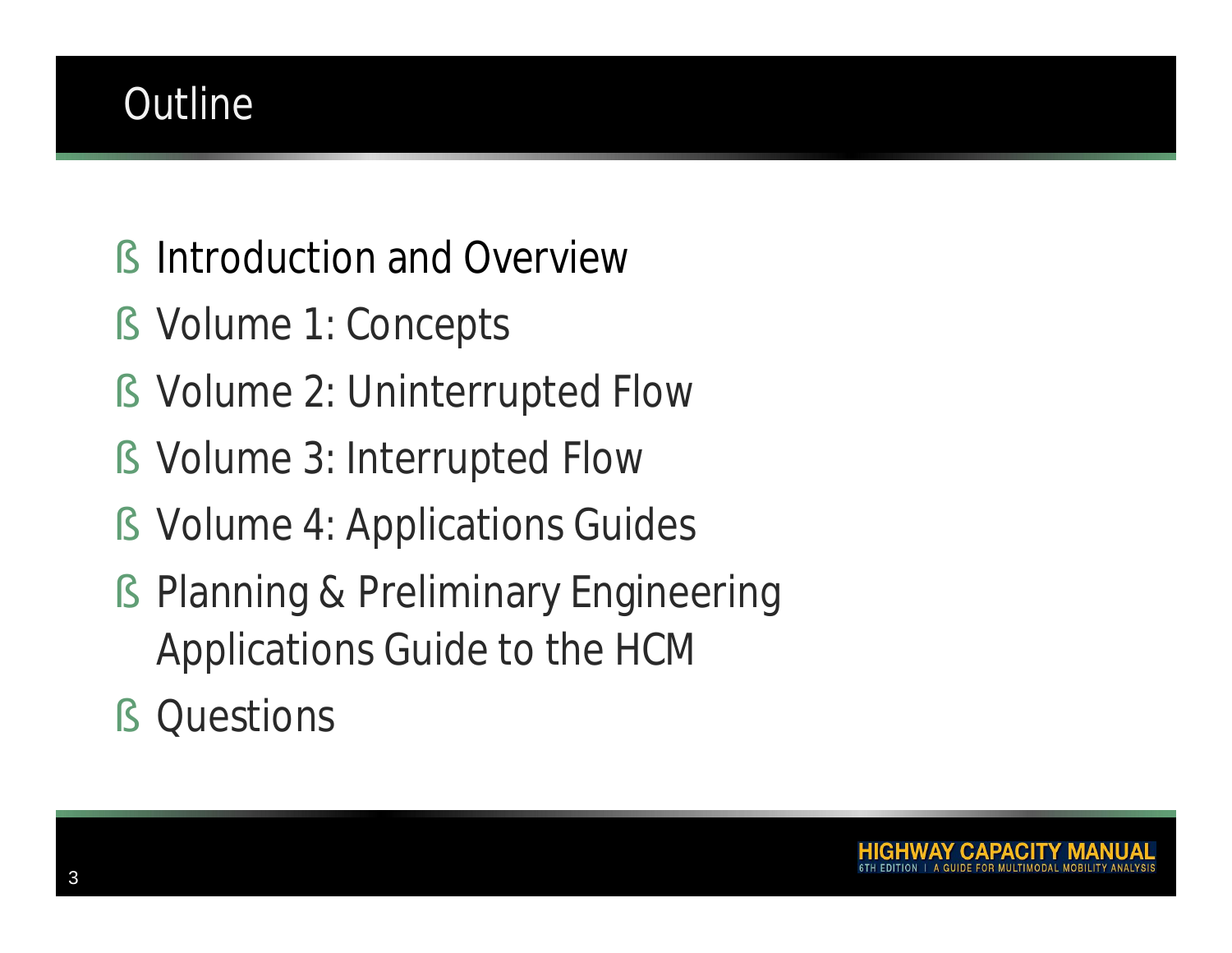#### A Brief History of the HCM

- § 1950: focus on capacity
- § 1965: LOS concept, bus transit chapter
- § 1985: new research, pedestrians, bicycles
	- 1994 & 1997 updates
- § 2000: new research, multiple parts
- § 2010: new research, multimodal focus, four volumes

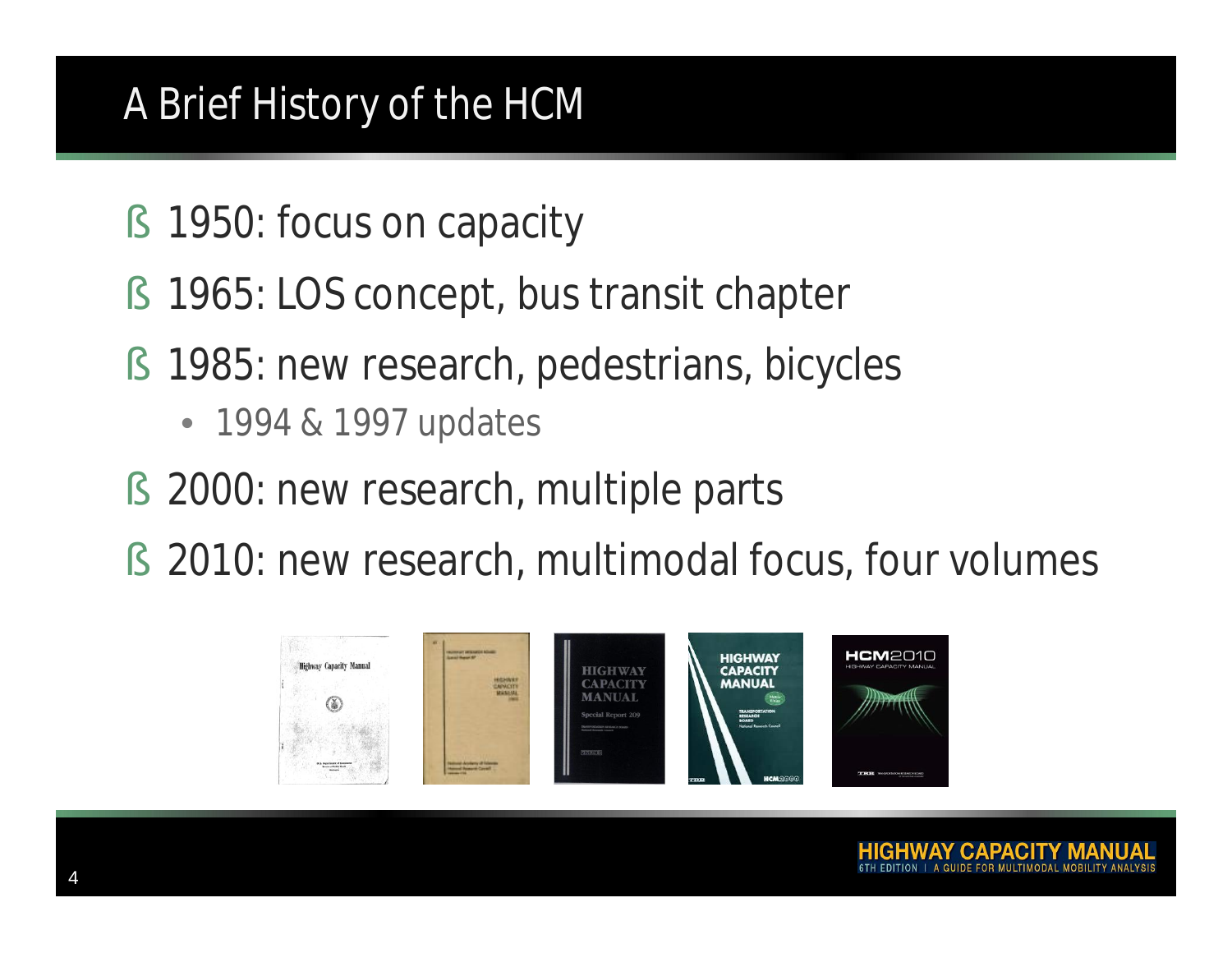#### The Need for New Research

- § Changes in driver behavior
- § Changes in vehicle fleet mix & capabilities
- § Increasing use of certain roadway features in the U.S.
	- Roundabouts, alternative intersections, managed lanes
- § Greater methodological sensitivity to factors influencing roadway performance
- § Broader range of performance measures

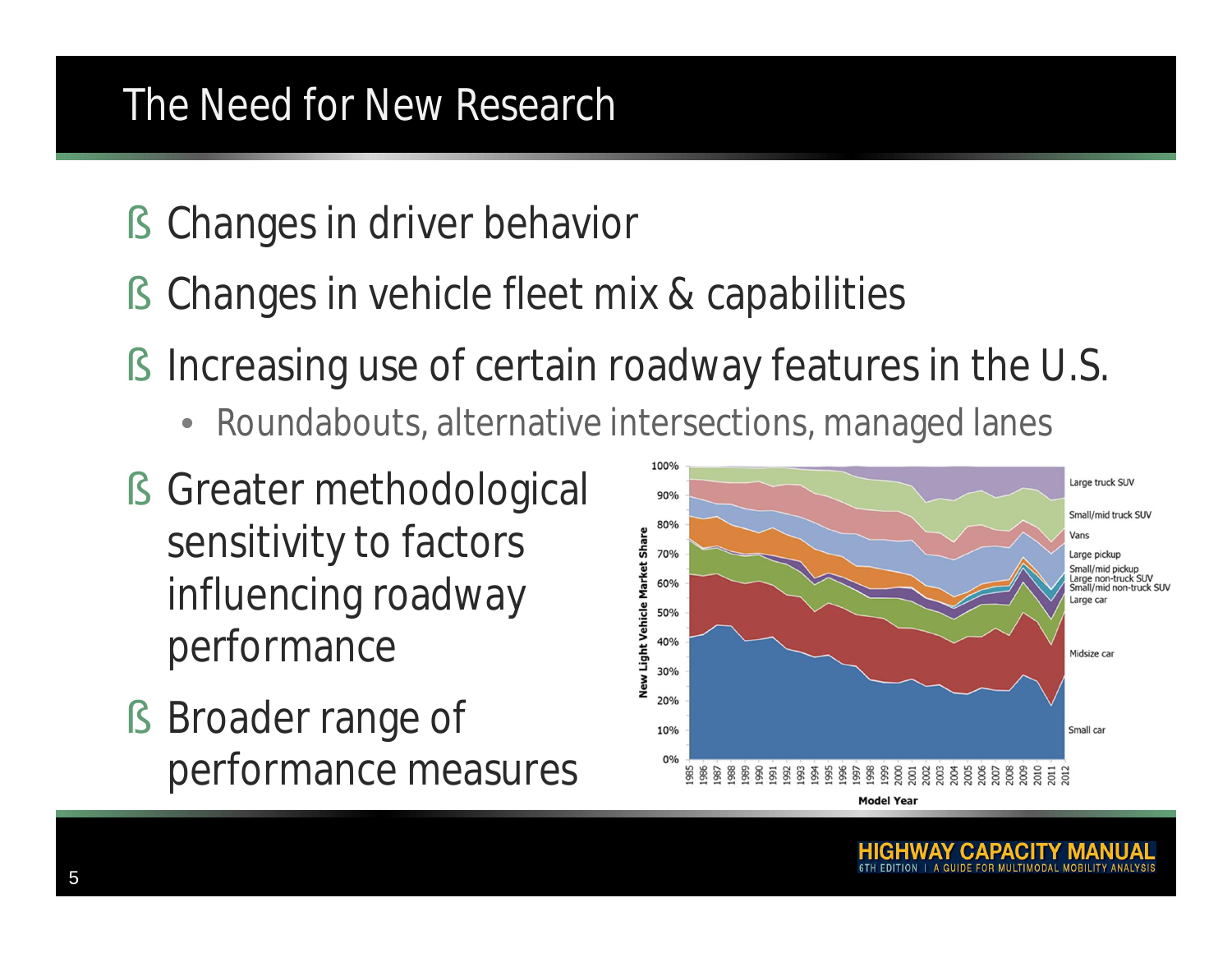#### National Research Since HCM 2010

- § NCFRP 41: truck analysis
- § NCHRP 03-96: managed lanes
- § NCHRP 03-100: roundabouts in corridors
- § NCHRP 03-107: work zone capacity
- § NCHRP 03-115: HCM production
- § NCHRP 07-22: planning guide to HCM
- § SHRP 2 L08: travel time reliability
- § FHWA: ATDM, roundabouts, alternative intersections



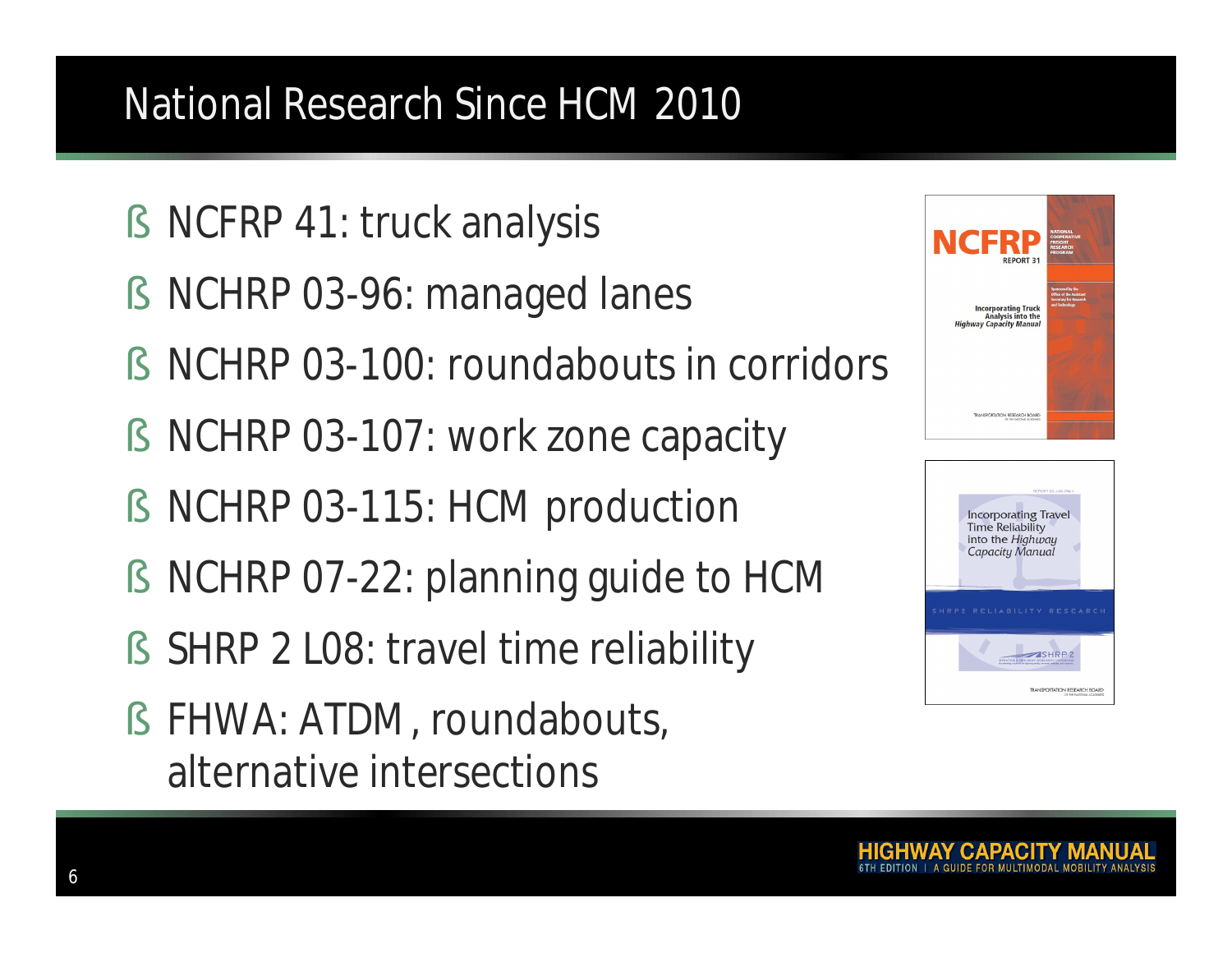#### HCM 6<sup>th</sup> Edition: A Guide to Multimodal Mobility Analysis

§ Arriving in late July



#### **HIGHWAY CAPACITY MANUAL** 6TH EDITION | A GUIDE FOR MULTIMODAL MOBILITY ANALYSIS

**VOLUME I: CONCEPTS** 

The National Academies of SCIENCES · ENGINEERING · MEDICINE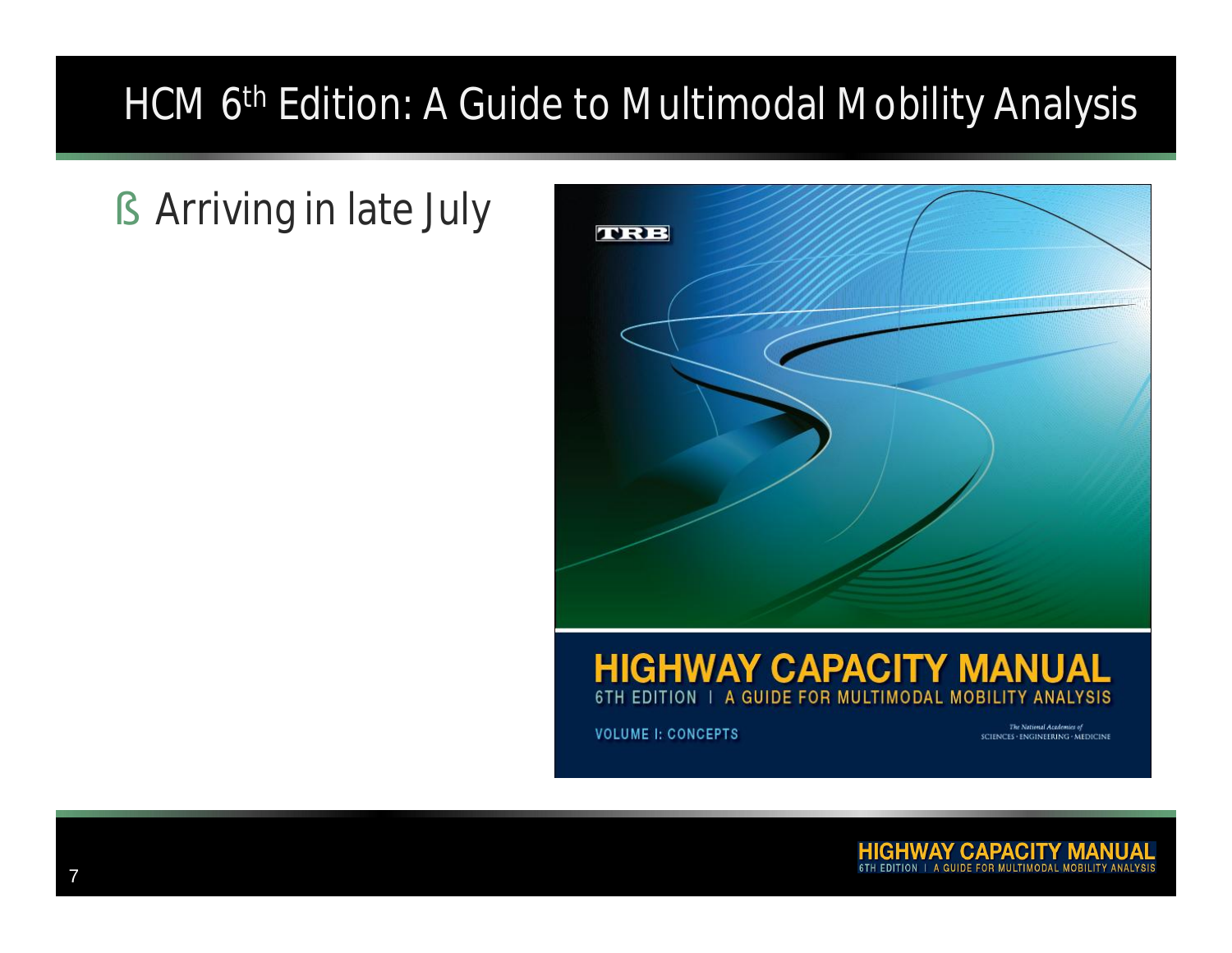#### Not Much Different on the Outside…



**Volume 1: Concepts**

**Volume 2: Uninterrupted Flow**

**Volume 3: Interrupted Flow**

**Volume 4: Applications Guide**

•8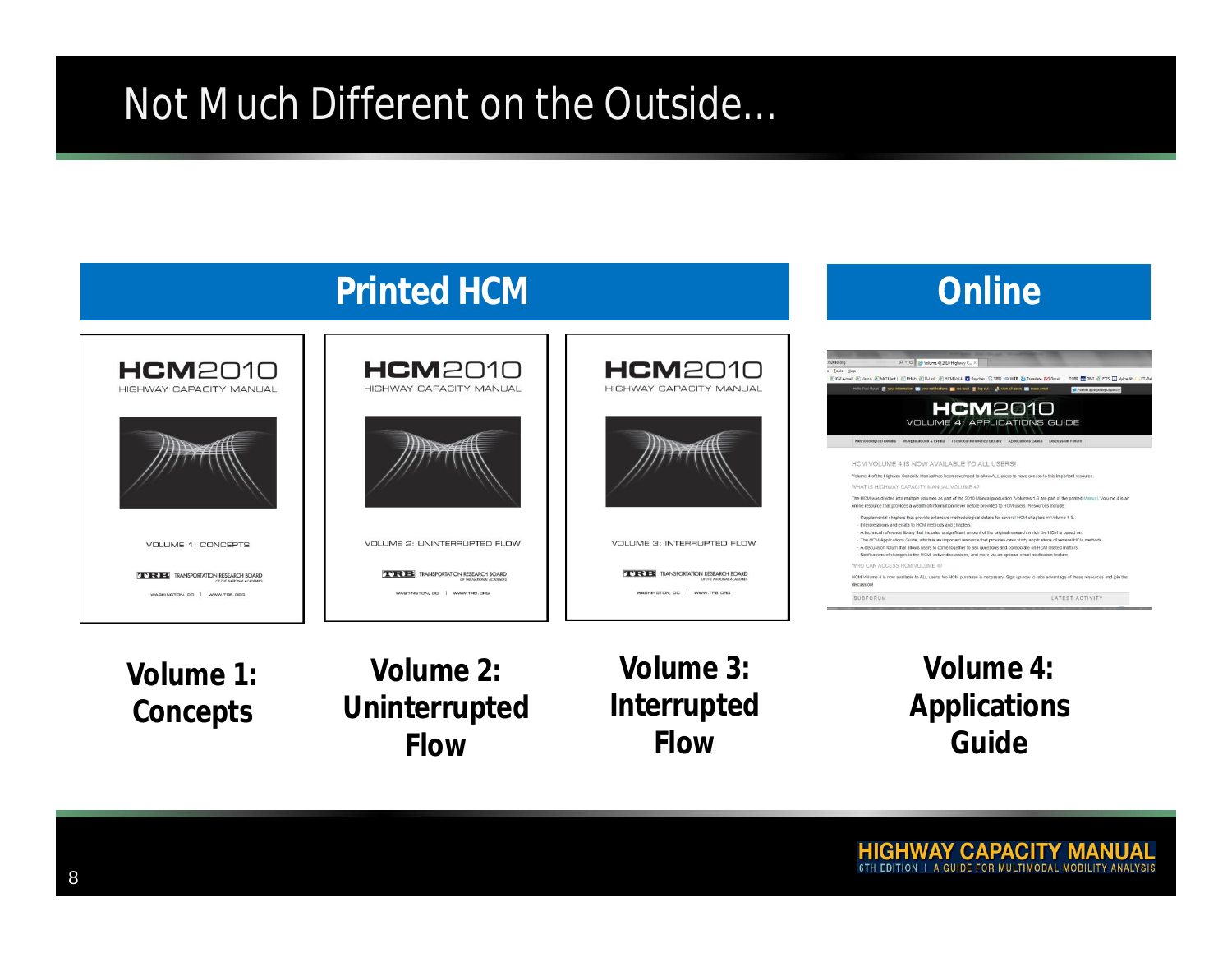#### ...But Significant Changes on the Inside

- § New Chapters 11 and 17 on travel time reliability
- § Basic freeway segment and multilane highway methods combined
- § Many new and updated methods
	- Managed lanes, work zones, alternative intersections and interchanges, urban street queue spillback, truck effects on freeway operations, and more
- § Greater focus on providing the information users need to apply HCM methods in software and interpret the results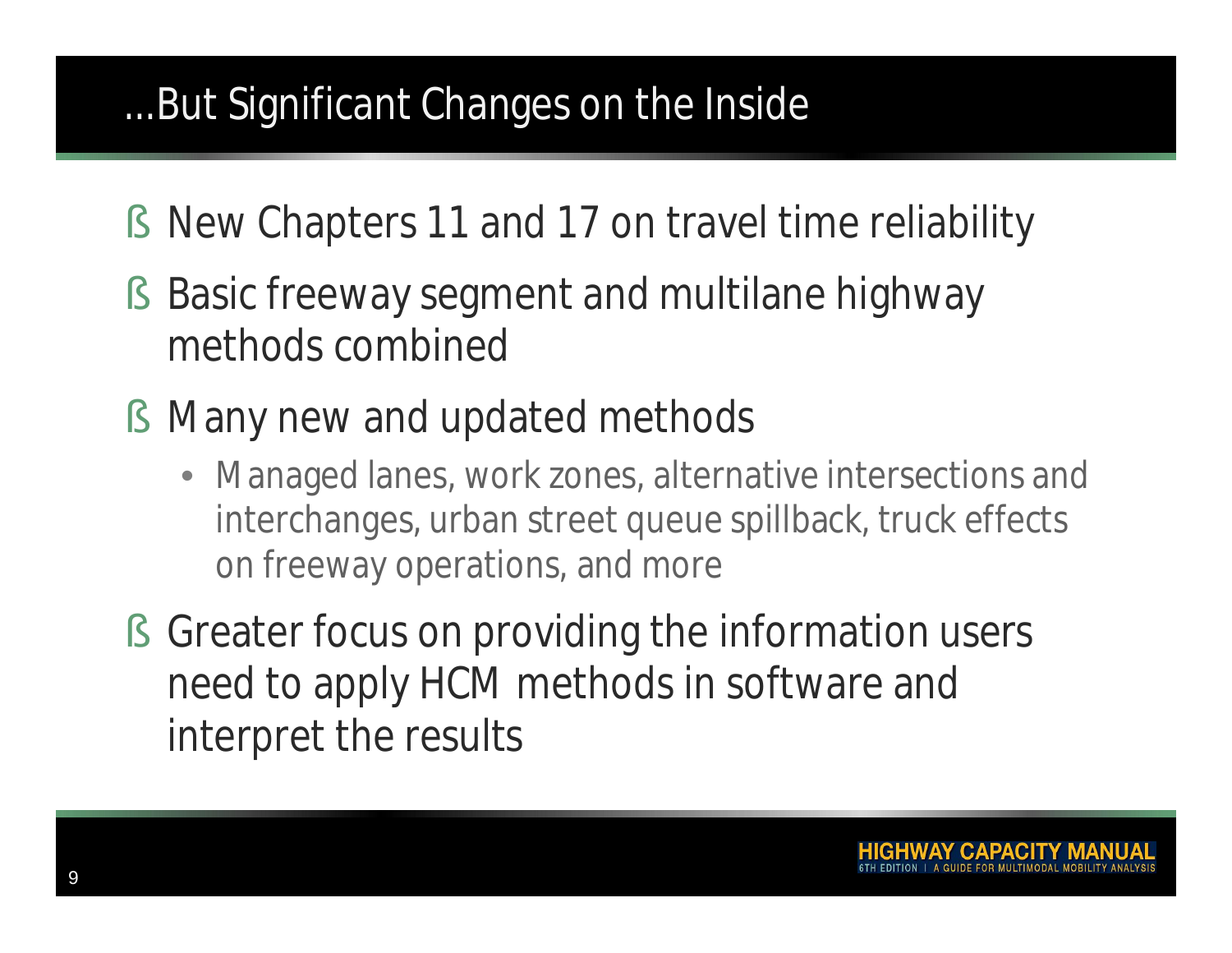#### HCM  $\bar{6}$ <sup>th</sup> Edition – Uninterrupted Flow Chapters

- § Chapter 10: Freeway Facilities
- § Chapter 11: Freeway Reliability Analysis
- § Chapter 12: Basic Freeway and Multilane Highway Segments
- § Chapter 13: Freeway Weaving Segments
- § Chapter 14: Freeway Merge and Diverge Segments
- § Chapter 25: Freeway Facilities Supplemental
- § Chapter 26: Freeway and Highway Segments Supplemental
- § Chapter 27: Freeway Weaving Supplemental
- § Chapter 28: Freeway Merges and Diverges Supplemental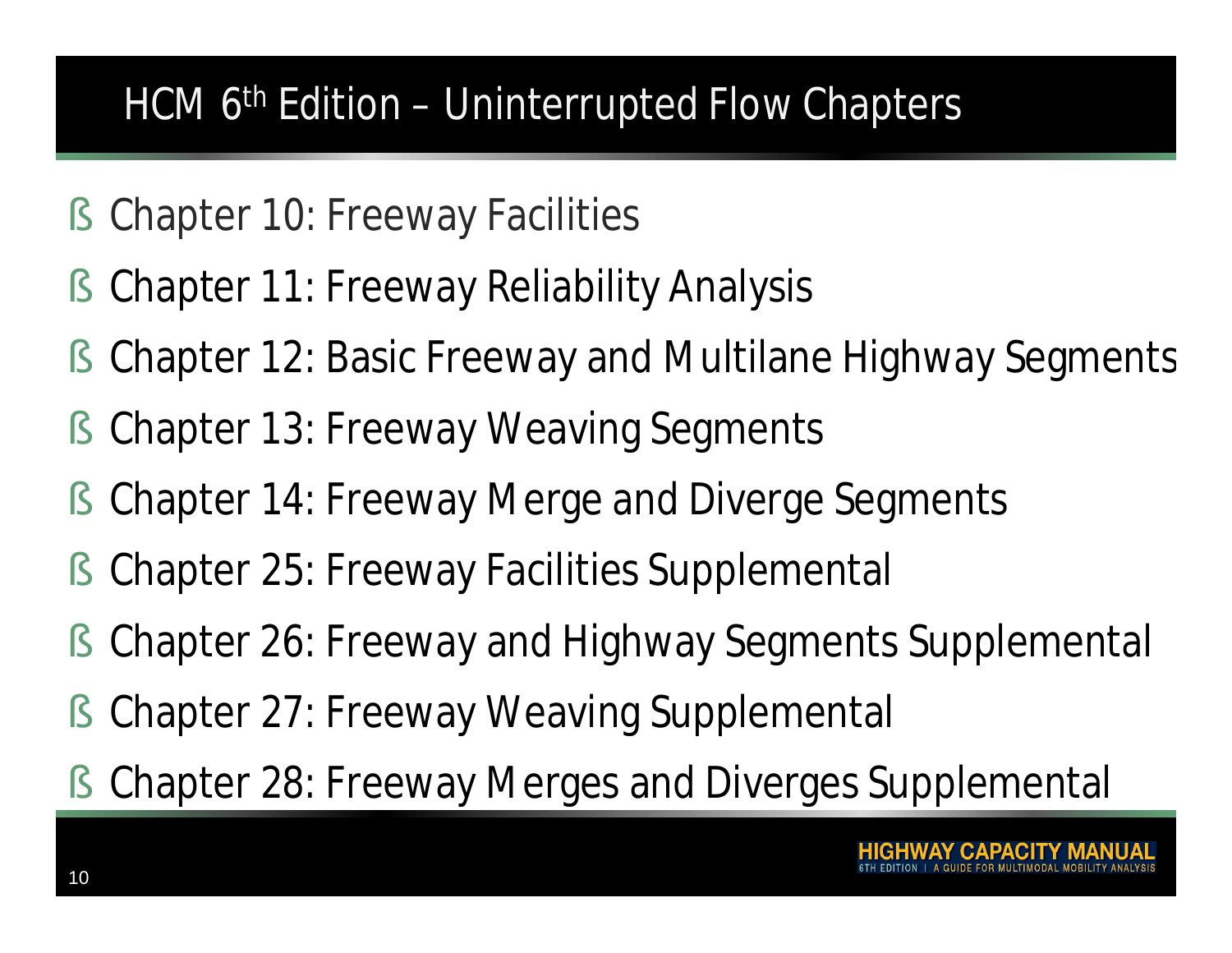#### Chapter 10 - Freeway Facility Methodology

- § Revised presentation of method and computational steps (NCHRP 03-115)
- § Improved segmentation guidance for freeway facilities (NCHRP 03-115)
- § **New generic speed-flow models (NCHRP 03-115)**
- § New heavy vehicle impact estimation methods (NCFRP 41)
- § **Integration of materials on manages lanes (NCHRP 3-96)**
- § Integration of materials on work zones (NCHRP 03-107)
- § Planning methodology for freeway facilities (NCHRP 07-22)
- § New guidance for method calibration and validation (NCHRP 03-115)
- § **FREEVAL Computational Engine Updated in JAVA code (NCHRP 03-115)**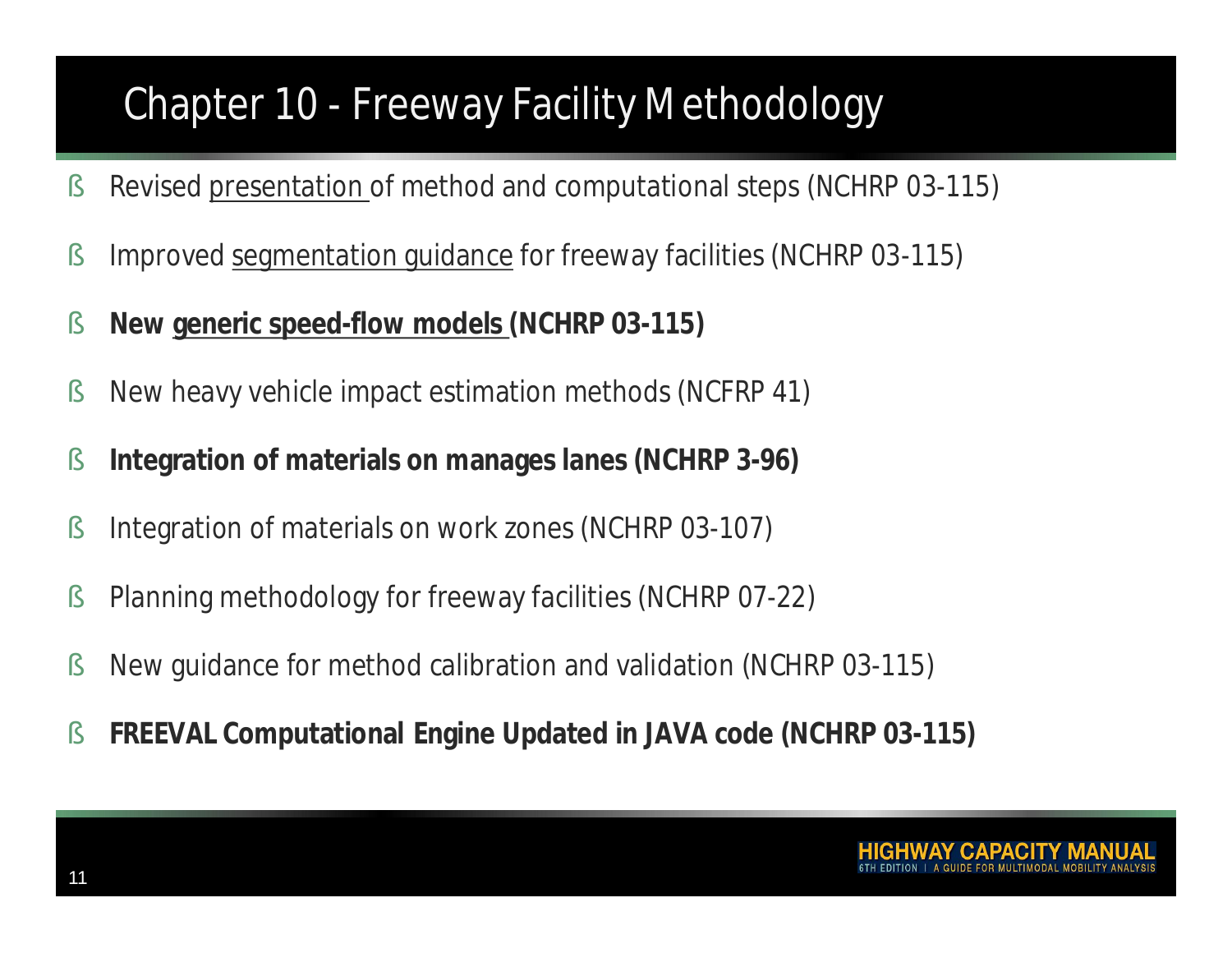#### Chapter 11 – Freeway Reliability Analysis

- § Standalone, new chapter in HCM 6<sup>th</sup> Edition
- § Updates the freeway travel time reliability materials from former Chap 36 & 37 in HCM2010 (SHRP-2, L08)
- § Description of the computational steps has been revised to more clearly present individual steps
- § Scenario generation process for freeway reliability analysis has been revised
	- Reduce number of scenarios and runtime
	- Improve modeling and using a Java Platform for computational engine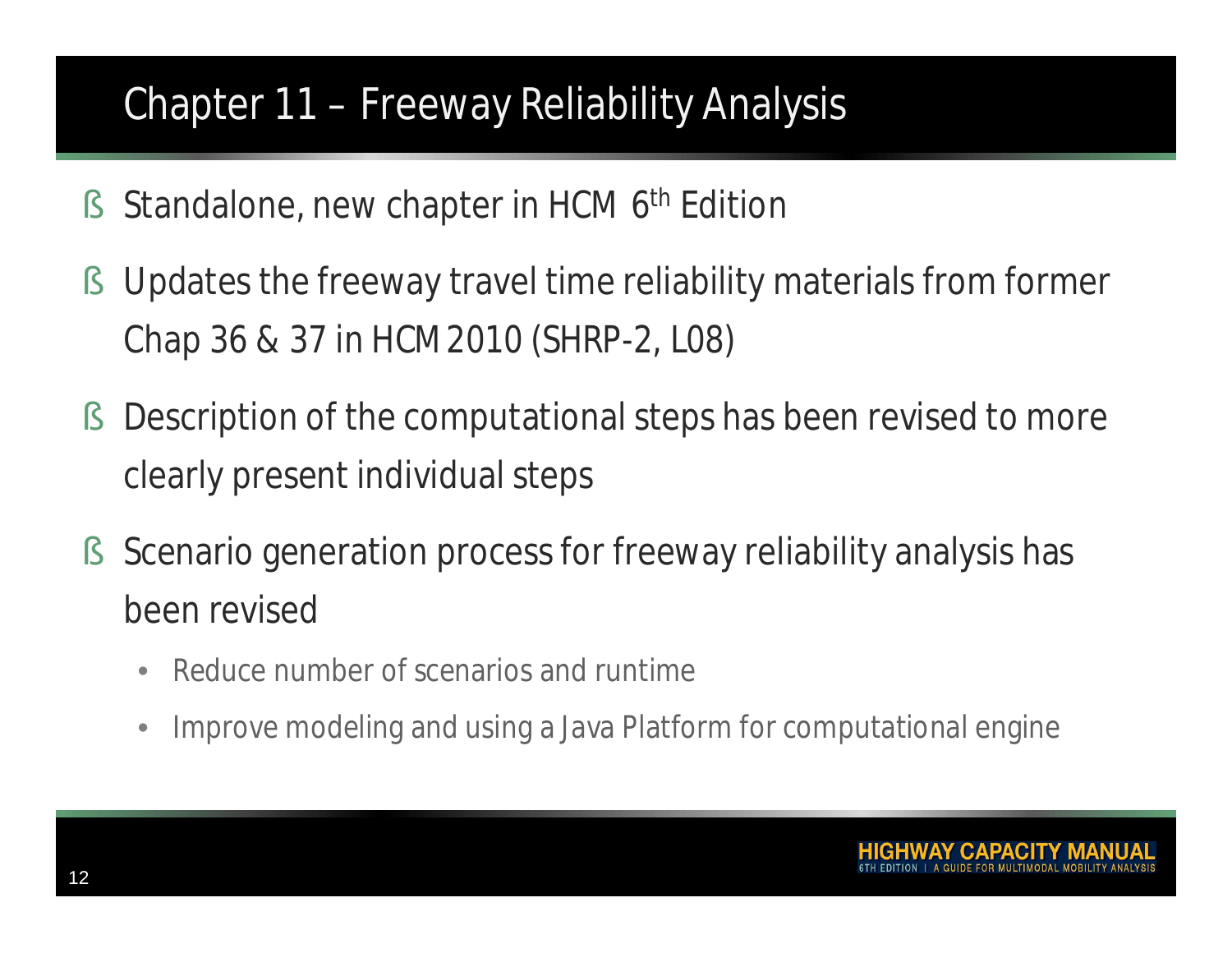#### Volume 3: Interrupted Flow Chapters

#### **Printed Chapters**

- 16. Urban Street Facilities
- 17. Urban Street Reliability and ATDM
- 18. Urban Street Segments
- 19. Signalized Intersections
- 20. Two-Way Stop-Controlled Intersections
- 21. All-Way Stop-Controlled Intersections
- 22. Roundabouts
- 23. Ramp Terminals and Alternative Intersections
- 24. Off-Street Pedestrian and Bicycle Facilities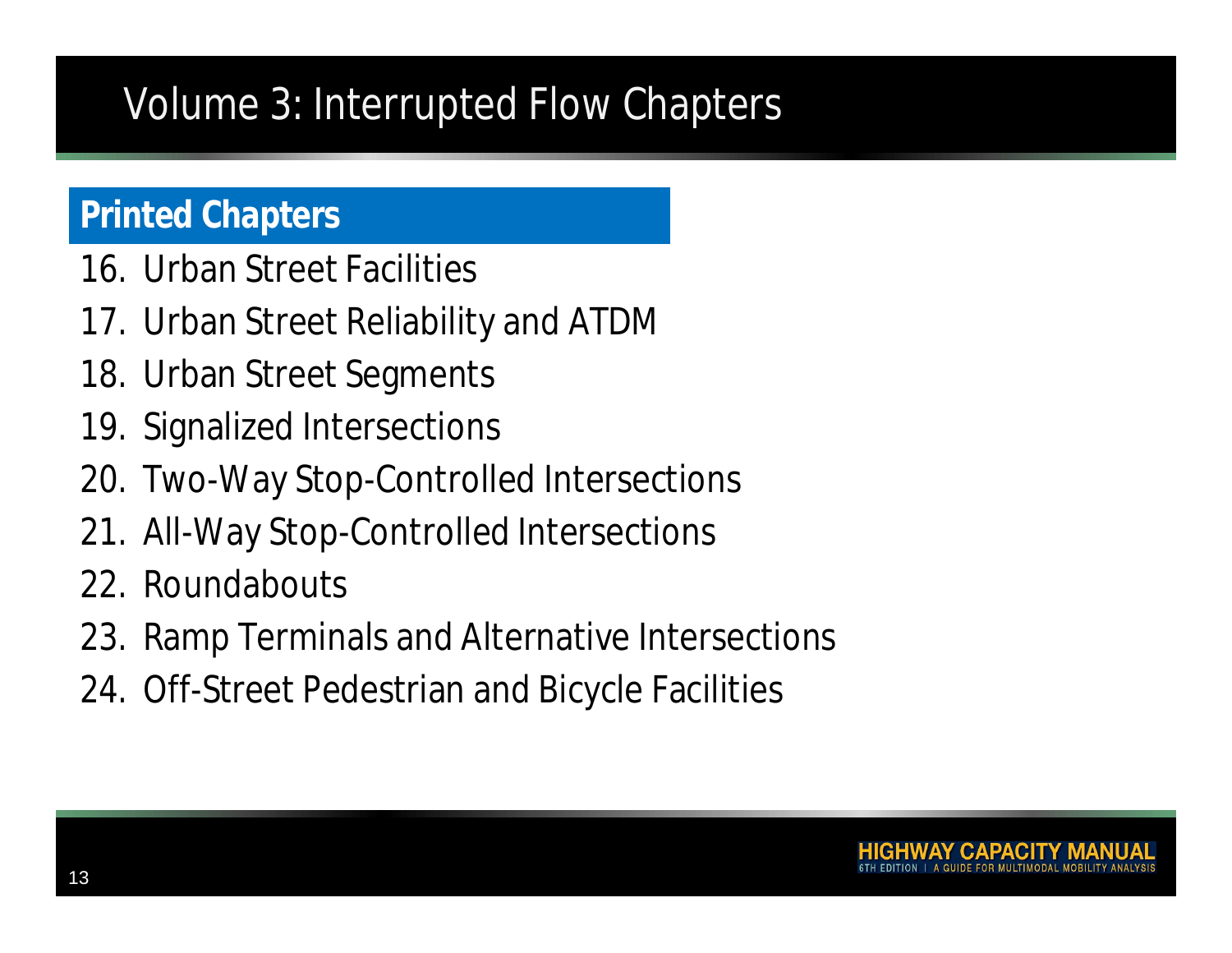#### Signalized Intersections: Planning Application Comparison

- § Quick Estimation Method (QEM) (HCM 2010)
	- Requires calculation of delay to complete evaluation
- § Planning-Level Analysis Application (HCM 6<sup>th</sup> Edition)
	- Two-part procedure
	- First part produces estimate of "sufficiency"
		- § "Under", "Near", or "Over" capacity
	- Second part produces delay estimate and LOS
		- § This part is used if delay and LOS are desired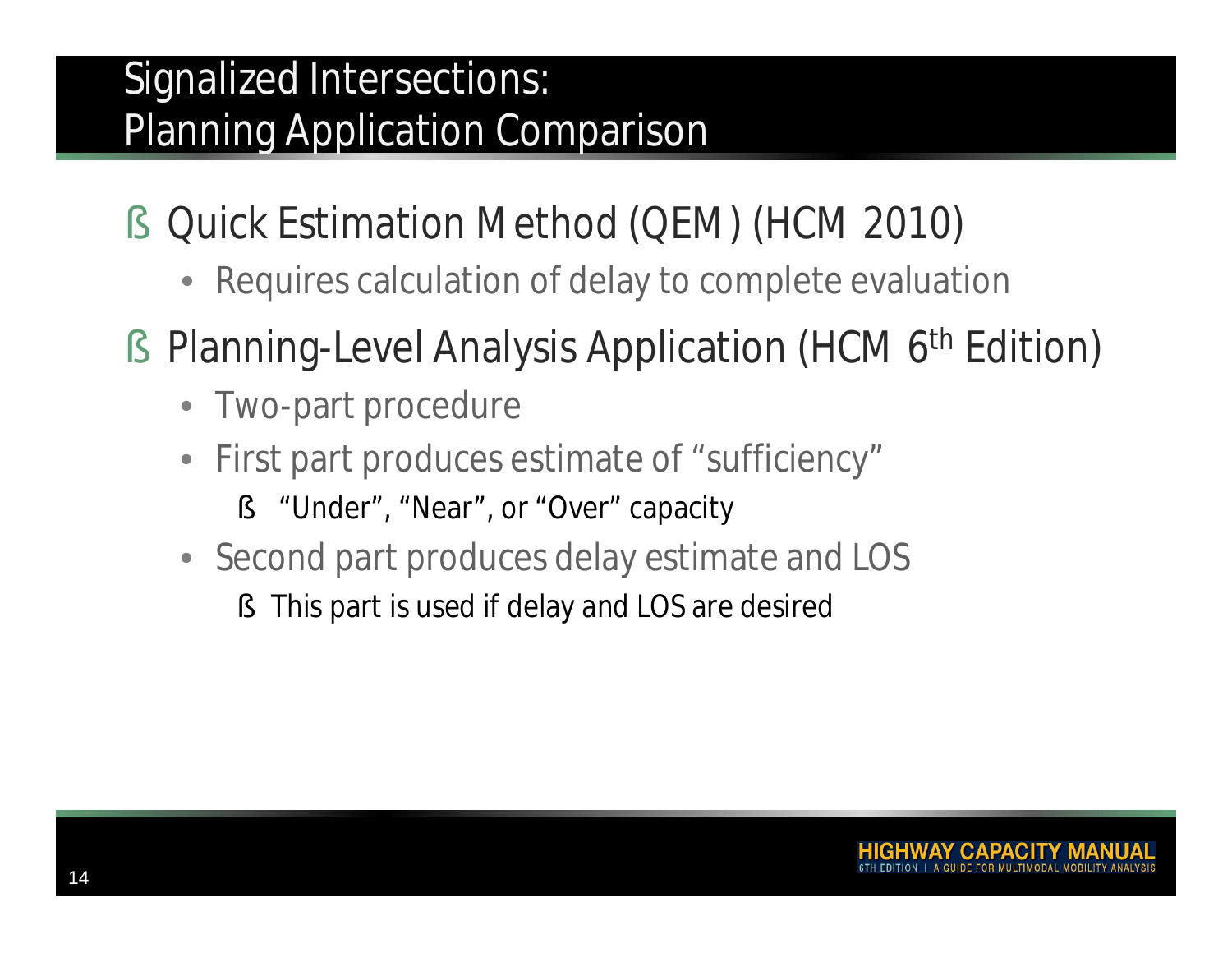#### Ramp Terminals

- § New Interchange Configuration
	- Diverging diamond interchange (DDI)
		- § Crossover at each terminal

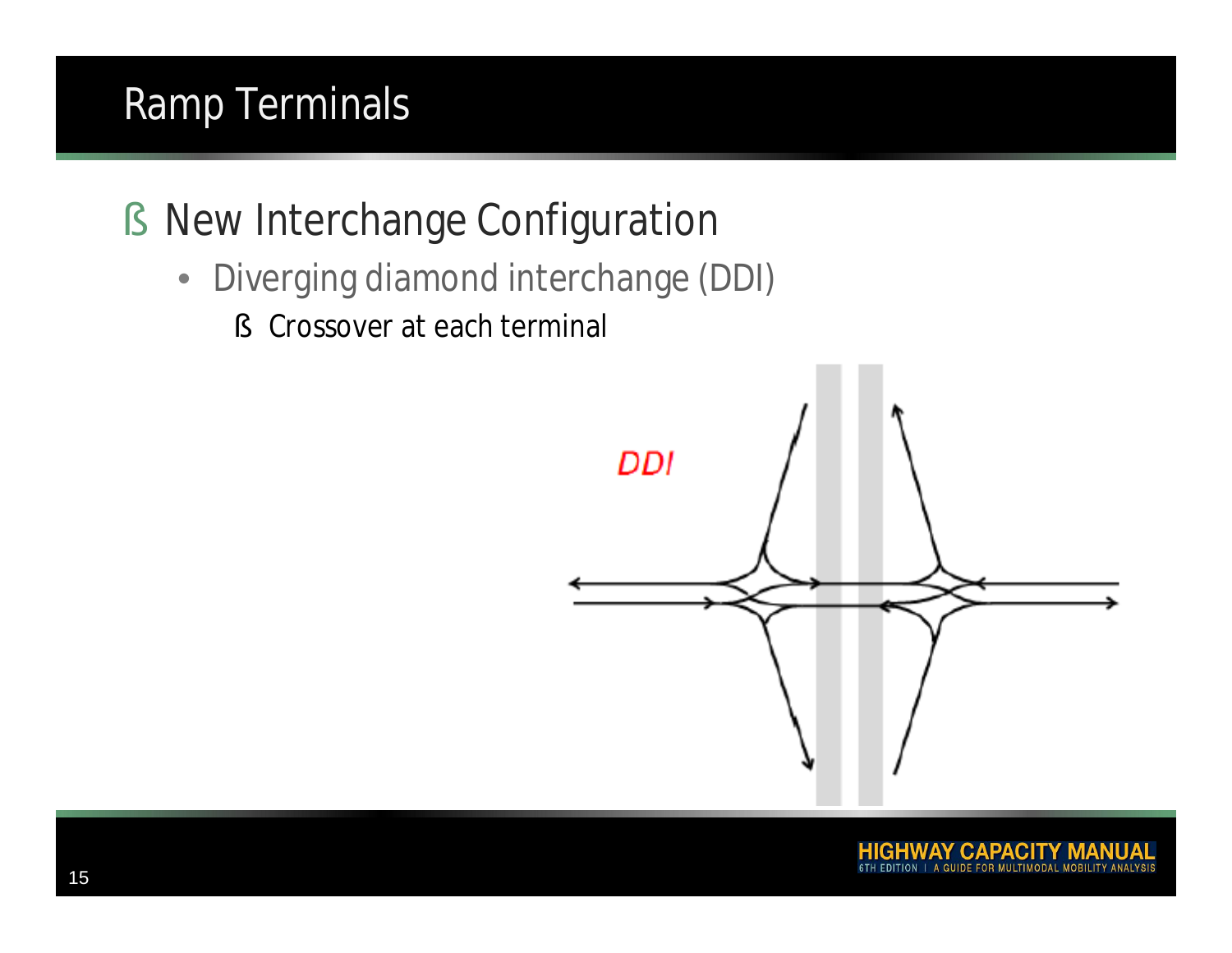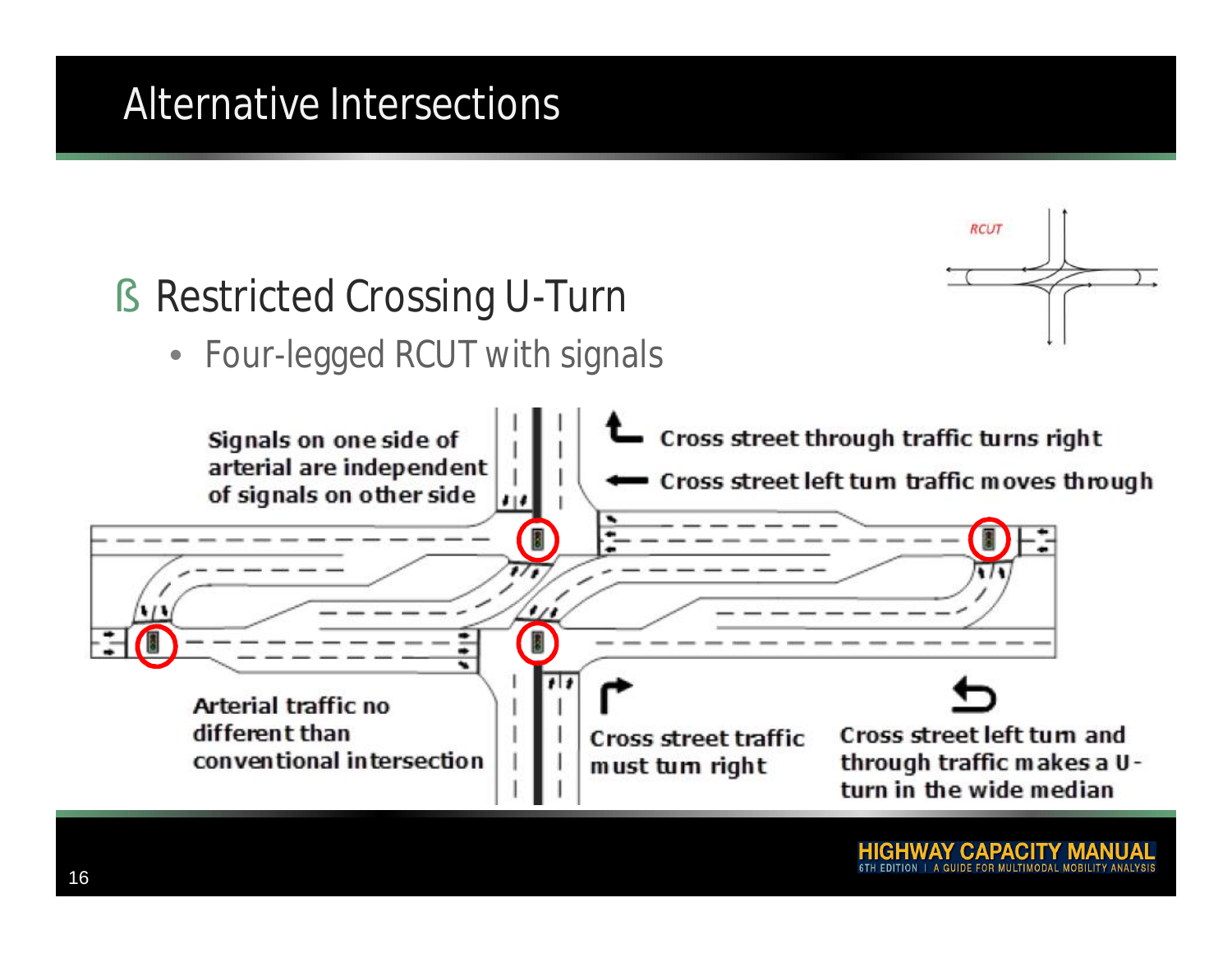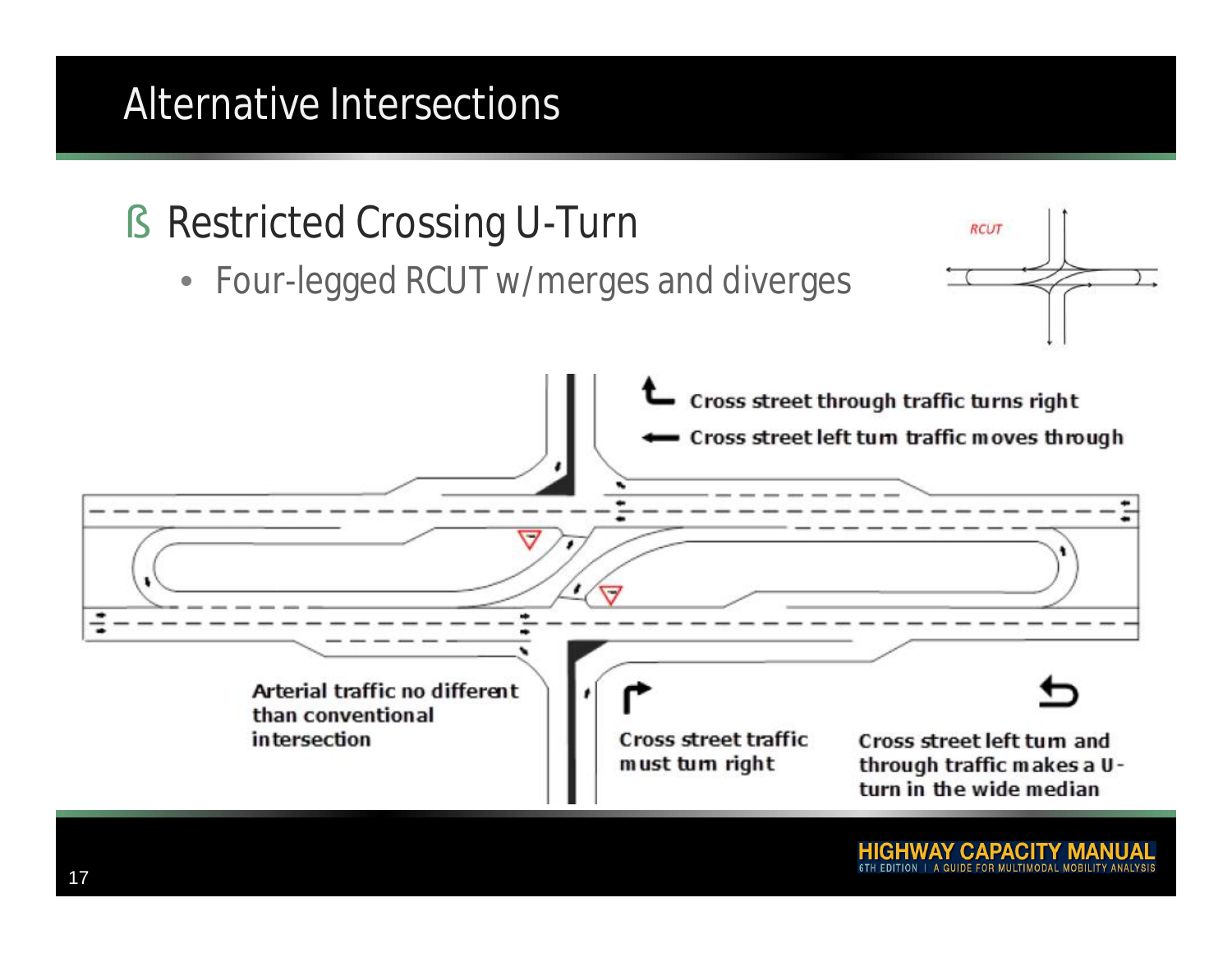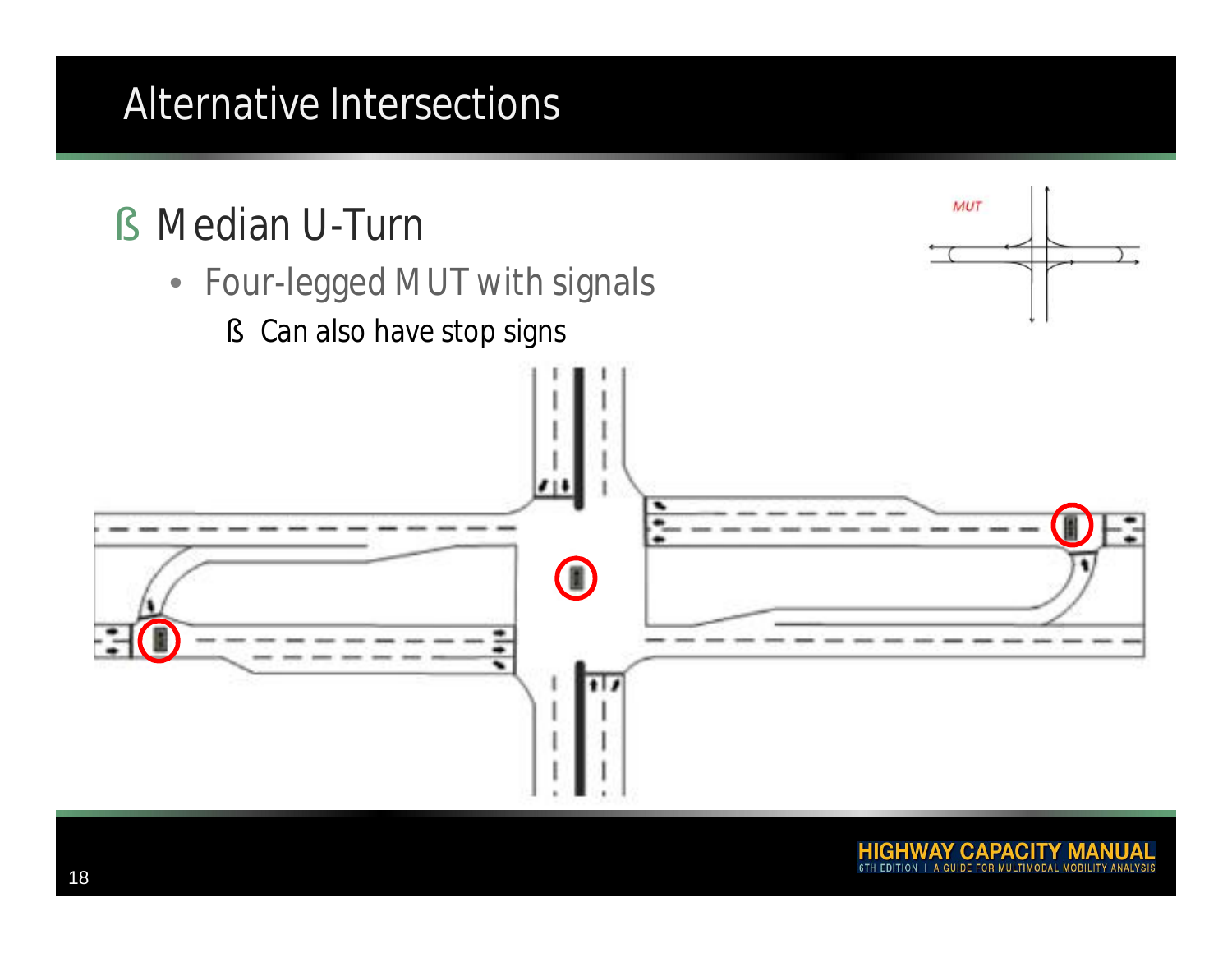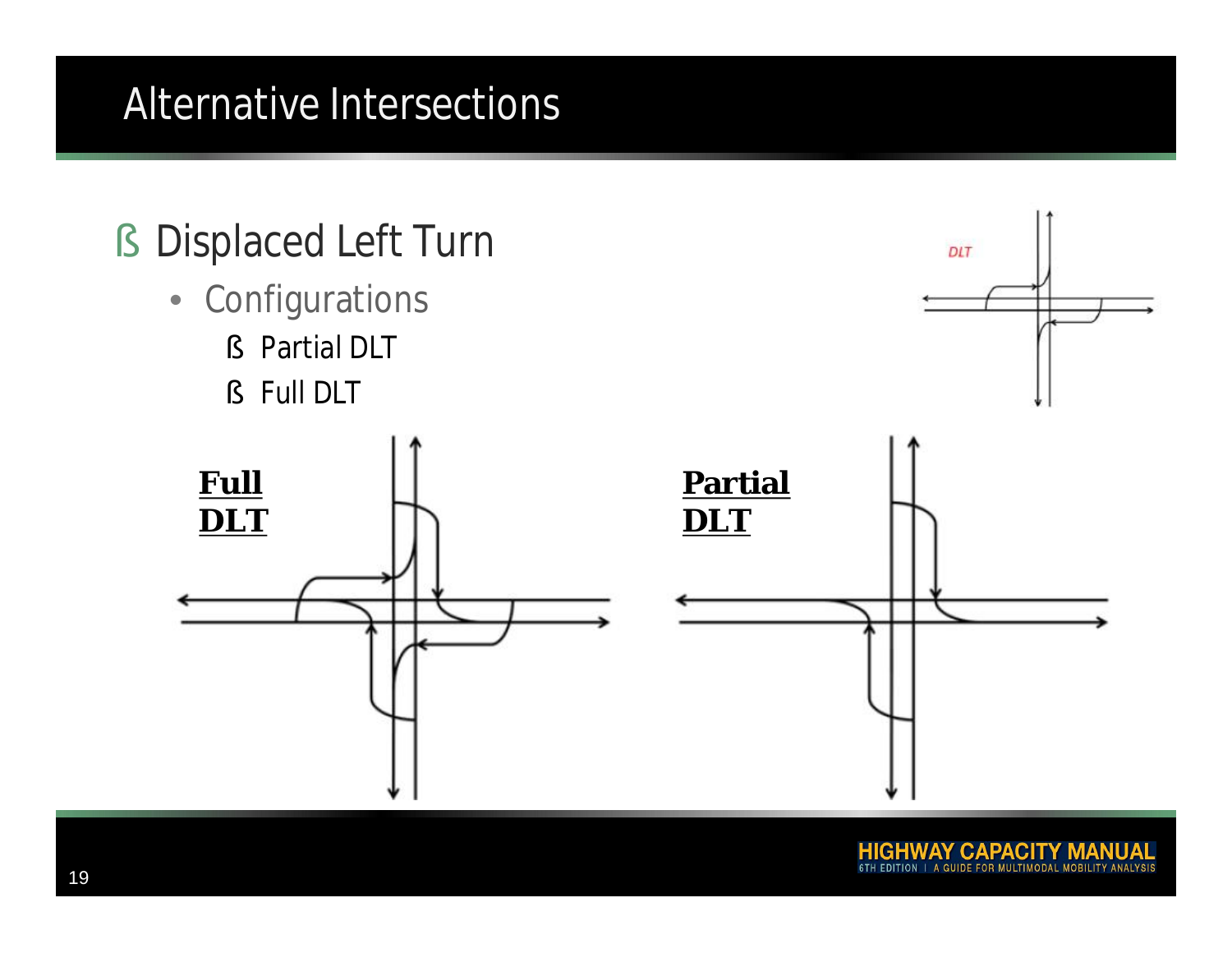#### Roundabout Methodology

- § Modified Capacity Equations
	- New coefficients for existing equations
	- Calibrated to recently collected data
	- Predicted capacity tends to be higher

| <b>Entry</b> | <b>Opposing</b><br><b>Lanes</b> | <b>Capacity by HCM Version and Conflicting Volume, veh/h</b> |                  |                        |                  |
|--------------|---------------------------------|--------------------------------------------------------------|------------------|------------------------|------------------|
| <b>Lanes</b> |                                 | <b>HCM 2010</b>                                              |                  | <b>HCM 6th Edition</b> |                  |
|              |                                 | $V_c = 0$ vph                                                | $V_c = 1000$ vph | $V_c = 0$ vph          | $V_c = 1000$ vph |
| 1            | $\mathcal{P}$                   | 1130                                                         | 561              | 1420                   | 607              |
| Right        | $\overline{2}$                  | 1130                                                         | 561              | 1420                   | 607              |
| Left         | $\overline{2}$                  | 1130                                                         | 534              | 1350                   | 538              |
| 1            | 1                               | 1130                                                         | 416              | 1380                   | 498              |
| R or L       | 1                               | 1130                                                         | 416              | 1420                   | 572              |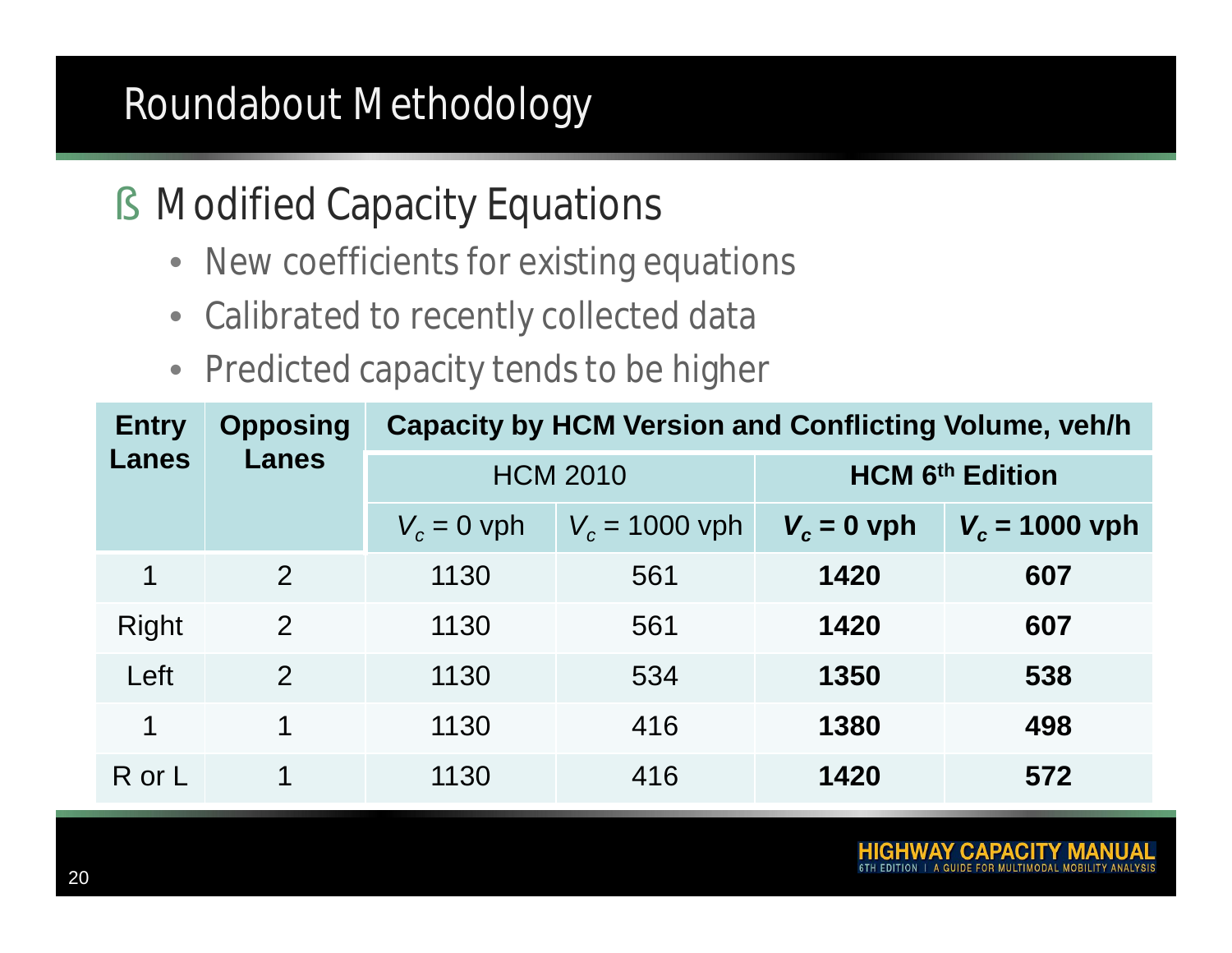#### Segment Methodology

### § Roundabout Segment



- New addition to the HCM 6<sup>th</sup> Edition
- Based largely on NCHRP Report 772, Evaluating the Performance of Corridors with Roundabouts
- Objective
	- § Evaluate the operation of vehicles traveling along a segment bounded by roundabouts

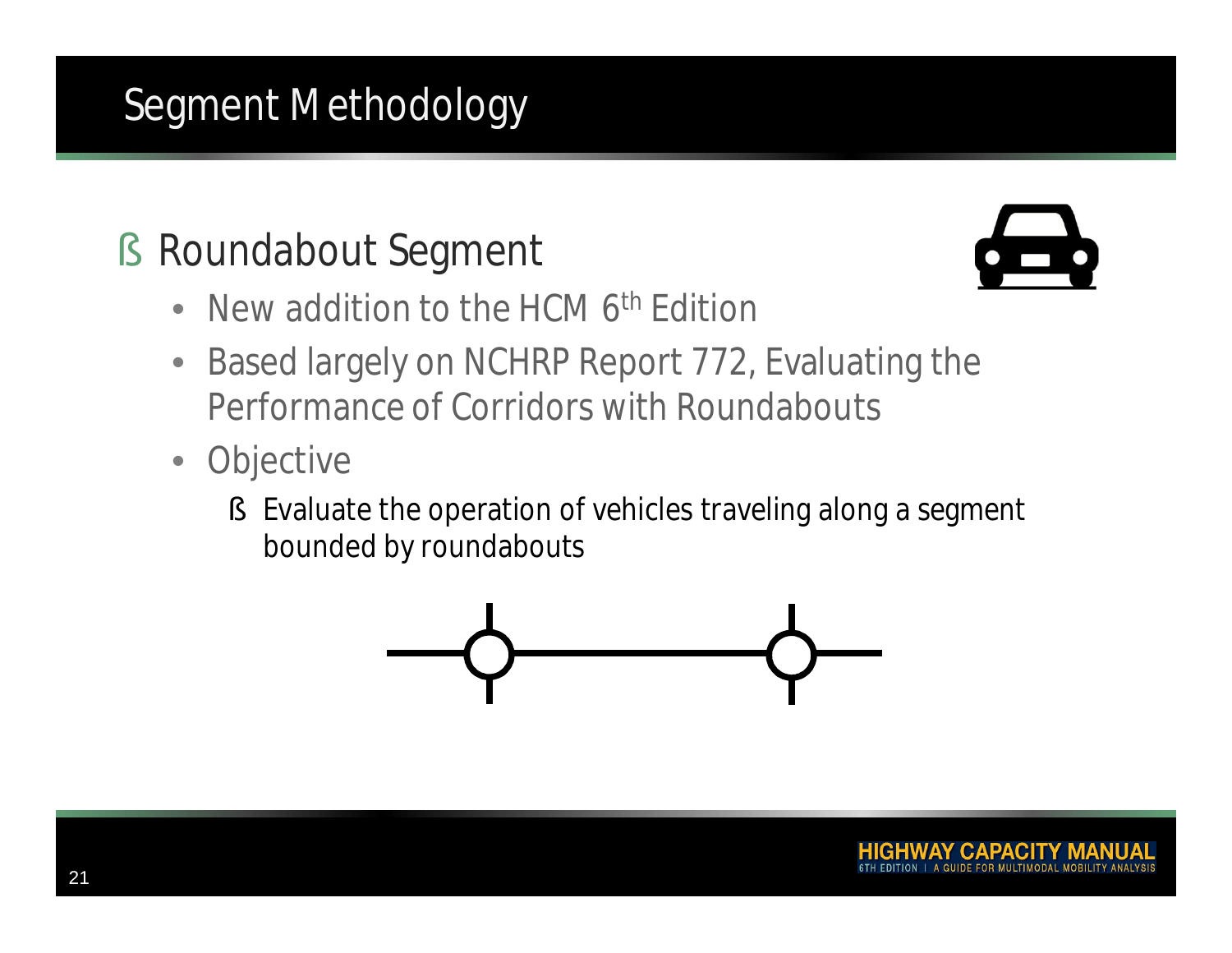#### HCM Volume 4

- § Will be online at hcm.trb.org
- § Open to all, including those who don't have a personal copy of the HCM
	- Must sign up for a free user account to get access



§ Until the 6th Edition is released, continue to access Volume 4 at www.hcm2010.org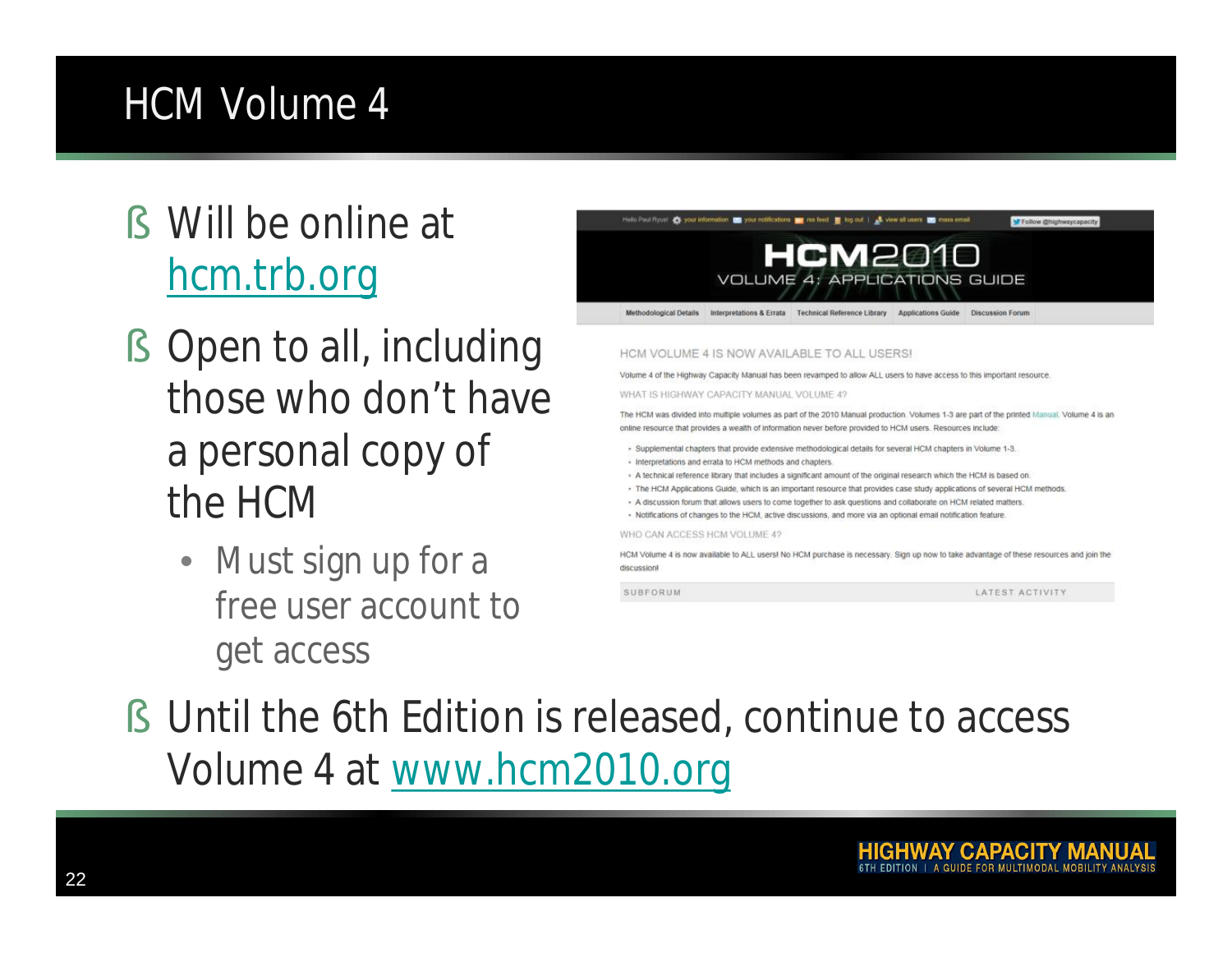#### Objectives for a Planning Guide

- § NCHRP Project 07-22 was funded to develop a planning counterpart to the HCMAG that would describe:
	- Appropriate use of the HCM to a broad spectrum of planning applications
	- Use of default values and other HCM tools
	- Use of the HCM in scenario planning
	- Coordinated use of HCM with planning models
	- Use of the HCM in evaluating oversaturated conditions in a planning context